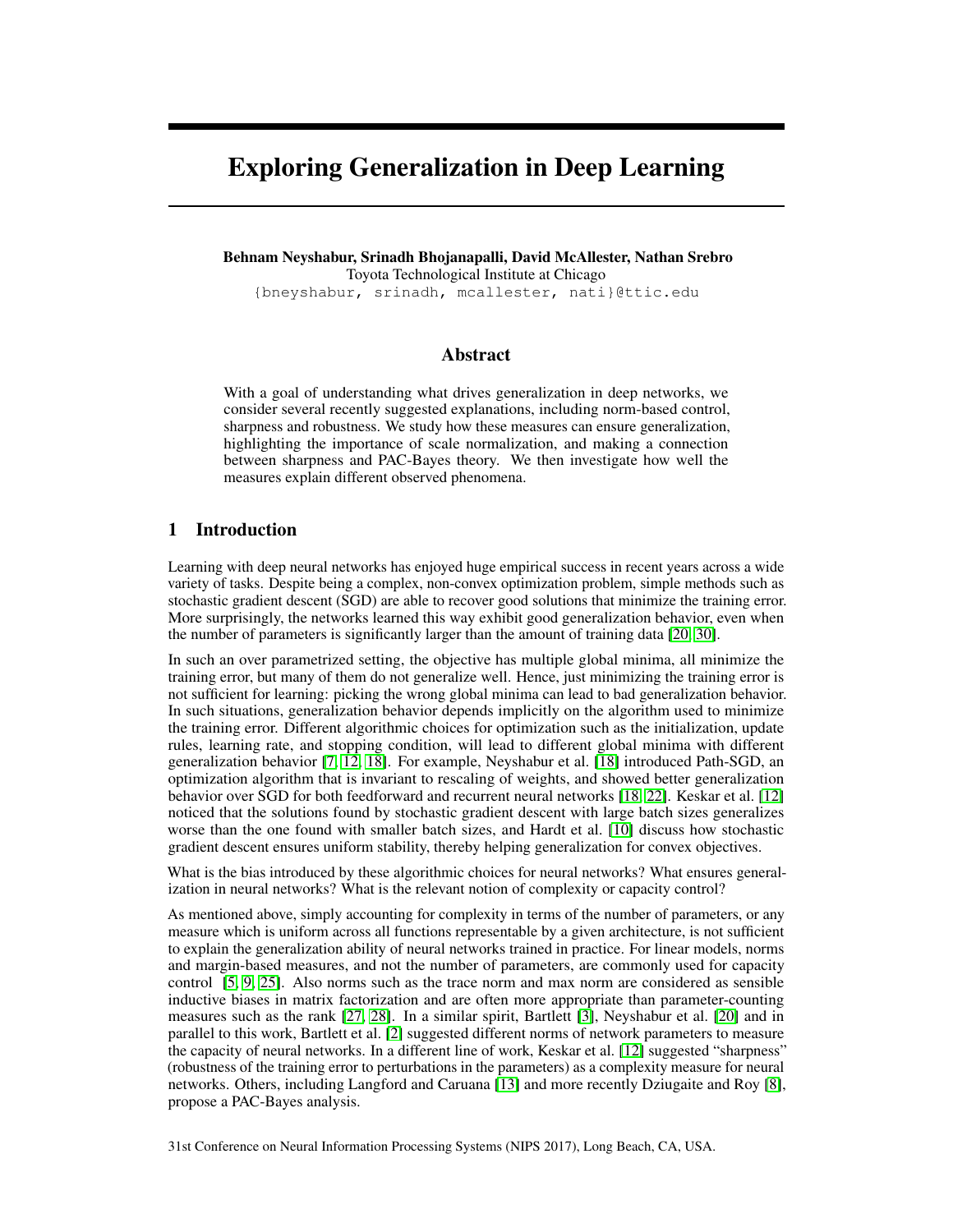What makes a complexity measure appropriate for explaining generalization in deep learning? First, an appropriate complexity measure must be sufficient in ensuring generalization. Second, networks learned in practice should be of low complexity under this measure. This can happen if our optimization algorithms bias us toward lower complexity models under this measure *and* it is possible to capture real data using networks of low complexity. In particular, the complexity measure should help explain several recently observed empirical phenomena that are not explained by a uniform notion of complexity:

- It is possible to obtain zero training error on random labels using the same architecture for which training with real labels leads to good generalization [30]. We would expect the networks learned using real labels (and which generalizes well) to have much lower complexity, under the suggested measure, than those learned using random labels (and which obviously do not generalize well).
- Increasing the number of hidden units, thereby increasing the number of parameters, can lead to a decrease in generalization error even when the training error does not decrease [20]. We would expect to see the complexity measure decrease as we increase the number of hidden units.
- When training the same architecture, with the same training set, using two different optimization methods (or different algorithmic or parameter choices), one method results in better generalization even though both lead to zero training error [18, 12]. We would expect to see a correlation between the complexity measure and generalization ability among zero-training error models.

In this paper we examine complexity measures that have recently been suggested, or could be considered, in explaining generalization in deep learning. We evaluate the measures based on their ability to theoretically guarantee generalization, and their empirical ability to explain the above phenomena. Studying how each measure can guarantee generalization also let us better understand how it should be computed and compared in order to explain the empirical phenomena.

We investigate complexity measures including norms, robustness and sharpness of the network. We emphasize in our theoretical and empirical study the importance of relating the scale of the parameters and the scale of the output of the network, e.g. by relating norm and margin. In this light, we discuss how sharpness by itself is not sufficient for ensuring generalization, but can be combined, through PAC-Bayes analysis, with the norm of the weights to obtain an appropriate complexity measure. The role of sharpness in PAC-Bayesian analysis of neural networks was also recently noted by Dziugaite and Roy [8], who used numerical techniques to numerically optimize the overall PAC-Bayes bound—here we emphasize the distinct role of sharpness as a balance for norm.

## Notation

Let  $f_{\mathbf{w}}(\mathbf{x})$  be the function computed by a d layer feed-forward network with parameters w and Rectified Linear Unit (ReLU) activations,  $f_{\mathbf{w}}(\mathbf{x}) = W_d \phi(W_{d-1} \phi(... \phi(W_1 \mathbf{x})))$  where  $\phi(z) =$  $\max\{0, z\}$ . Let  $h_i$  be the number of nodes in layer i, with  $h_0 = n$ . Therefore, for any layer i, we have  $W_i \in R^{h_i \times h_{i-1}}$ . Given any input x, the loss of the prediction by the function  $f_w$  is then given by  $\ell(\mathbf{w}, \mathbf{x})$ . We also denote by  $L(\mathbf{w})$  the expected loss and by  $\widehat{L}(\mathbf{w})$  the empirical loss over the training set. For any integer k, [k] denotes the set  $\{1, 2, \dots, k\}$ . Finally,  $\|\cdot\|_F$ ,  $\|\cdot\|_2$ ,  $\|\cdot\|_1$ ,  $\|\cdot\|_{\infty}$  denote Frobenius norm, the spectral norm, element-wise  $\ell_1$ -norm and element-wise  $\ell_{\infty}$  norm respectively.

# 2 Generalization and Capacity Control in Deep Learning

In this section, we discuss complexity measures that have been suggested, or could be used for capacity control in neural networks. We discuss advantages and weaknesses of each of these complexity measures and examine their abilities to explain the observed generalization phenomena in deep learning.

We consider the statistical *capacity* of a model class in terms of the number of examples required to ensure *generalization*, i.e. that the population (or test error) is close to the training error, even when minimizing the training error. This also roughly corresponds to the maximum number of examples on which one can obtain small training error even with random labels.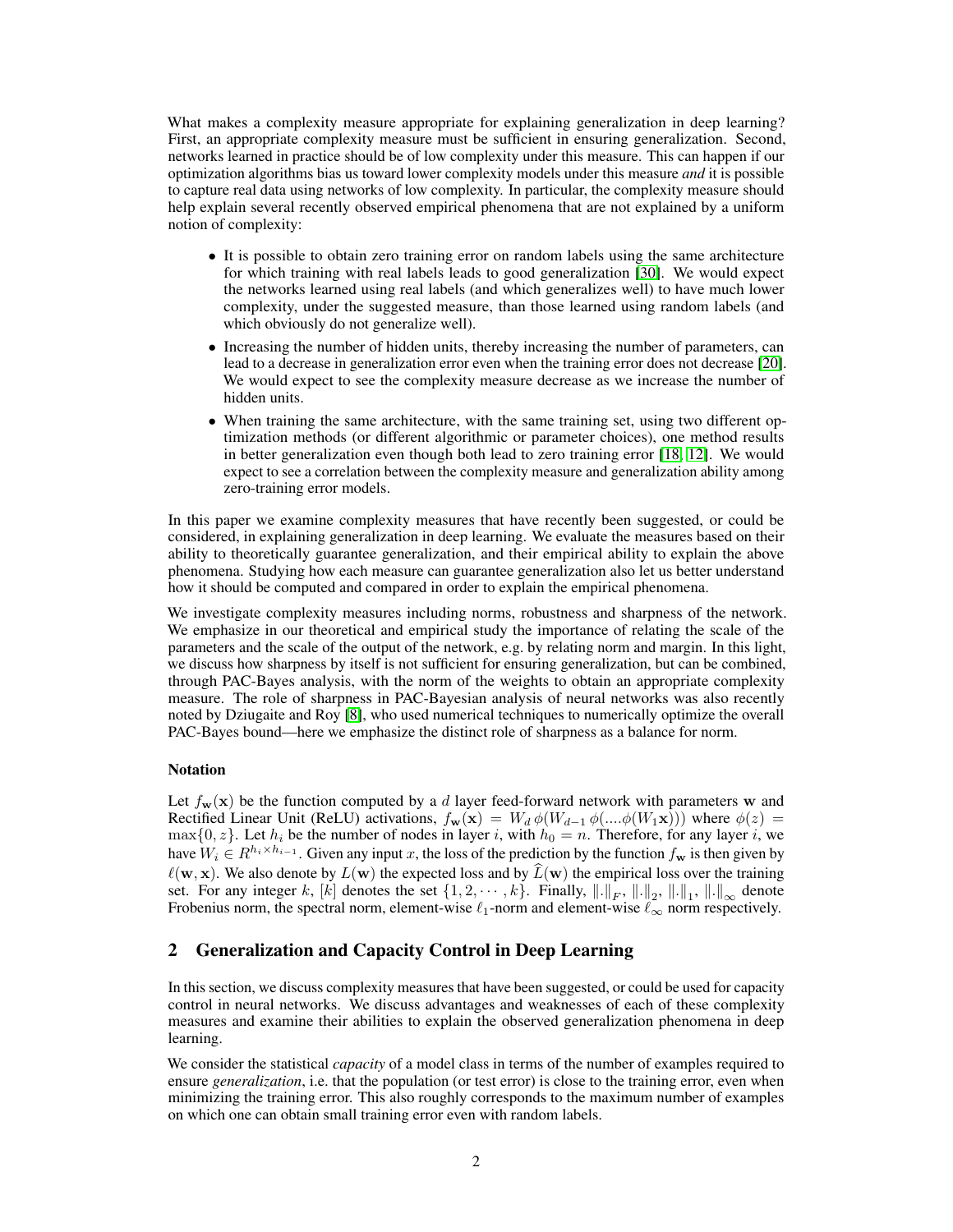Given a model class  $H$ , such as all the functions representable by some feedforward or convolutional networks, one can consider the capacity of the entire class  $H$ —this corresponds to learning with a uniform "prior" or notion of complexity over all models in the class. Alternatively, we can also consider some *complexity measure*, which we take as a mapping that assigns a non-negative number to every hypothesis in the class -  $\mathcal{M}: \{ \mathcal{H}, S \} \to \mathbb{R}^+$ , where S is the training set. It is then sufficient to consider the capacity of the restricted class  $\mathcal{H}_{\mathcal{M},\alpha} = \{h : h \in \mathcal{H}, \mathcal{M}(h) \leq \alpha\}$  for a given  $\alpha \geq 0$ . One can then ensure generalization of a learned hypothesis h in terms of the capacity of  $\mathcal{H}_{\mathcal{M},\mathcal{M}(h)}$ . Having a good hypothesis with low complexity, and being biased toward low complexity (in terms of  $\mathcal{M}$ ) can then be sufficient for learning, even if the capacity of the entire  $\mathcal{H}$  is high. And if we are indeed relying on  $M$  for ensuring generalization (and in particular, biasing toward models with lower complexity under  $M$ ), we would expect a learned h with lower value of  $M(h)$  to generalize better. For some of the measures discussed, we allow  $M$  to depend also on the training set. If this is done carefully, we can still ensure generalization for the restricted class  $\mathcal{H}_{M,\alpha}$ .

We will consider several possible complexity measures. For each candidate measure, we first investigate whether it is sufficient for generalization, and analyze the capacity of  $\mathcal{H}_{M,\alpha}$ . Understanding the capacity corresponding to different complexity measures also allows us to relate between different measures and provides guidance as to what and how we should measure: From the above discussion, it is clear that any monotone transformation of a complexity measures leads to an equivalent notion of complexity. Furthermore, complexity is meaningful only in the context of a specific hypothesis class  $H$ , e.g. specific architecture or network size. The capacity, as we consider it (in units of sample complexity), provides a yardstick by which to measure complexity (we should be clear though, that we are vague regarding the scaling of the generalization error itself, and only consider the scaling in terms of complexity and model class, thus we obtain only a very crude yardstick sufficient for investigating trends and relative phenomena, not a quantitative yardstick).

#### 2.1 Network Size

For any model, if its parameters have finite precision, its capacity is linear in the total number of parameters. Even without making an assumption on the precision of parameters, the VC dimension of feedforward networks can be bounded in terms of the number of parameters dim(w)[1, 3, 6, 23]. In particular, Bartlett [4] and Harvey et al. [11], following Bartlett et al. [6], give the following tight (up to logarithmic factors) bound on the VC dimension and hence capacity of feedforward networks with ReLU activations:

$$
VC\text{-dim} = \tilde{O}(d * \text{dim}(\mathbf{w}))\tag{1}
$$

In the over-parametrized settings, where the number of parameters is more than the number of  $\frac{1}{2}$ samples, complexity measures that depend on the total number of parameters are too weak and cannot explain the generalization behavior. Neural networks used in practice often have significantly more parameters than samples, and indeed can perfectly fit even random labels, obviously without generalizing [30]. Moreover, measuring complexity in terms of number of parameters cannot explain the reduction in generalization error as the number of hidden units increase [20] (see also Figure 4).

#### 2.2 Norms and Margins

Capacity of linear predictors can be controlled independent of the number of parameters, e.g. through regularization of its  $\ell_2$  norm. Similar norm based complexity measures have also been established for feedforward neural networks with ReLU activations. For example, capacity can be bounded based on the  $\ell_1$  norm of the weights of hidden units in each layer, and is proportional to  $\prod_{i=1}^d \|W_i\|_{1,\infty}^2$ , where  $\|W_i\|_{1,\infty}$  is the maximum over hidden units in layer i of the  $\ell_1$  norm of incoming weights to the hidden unit [5]. More generally Neyshabur et al. [19] considered group norms  $\ell_{p,q}$  corresponding to  $\ell_q$  norm over hidden units of  $\ell_p$  norm of incoming weights to the hidden unit. This includes  $\ell_{2,2}$  which is equivalent to the Frobenius norm where the capacity of the network is proportional to  $\prod_{i=1}^d \|W_i\|_F^2$ . They further motivated a complexity measure that is invariant to node-wise rescaling reparametrization <sup>1</sup>, suggesting  $\ell_p$  path norms which is the minimum over all node-wise rescalings of  $\prod_{i=1}^d \|W_i\|_{p,\infty}$  and is equal to  $\ell_p$  norm of a vector with coordinates each of which is the product

<sup>&</sup>lt;sup>1</sup>Node-rescaling can be defined as a sequence of reparametrizations, each of which corresponds to multiplying incoming weights and dividing outgoing weights of a hidden unit by a positive scalar  $\alpha$ . The resulting network computes the same function as the network before the reparametrization.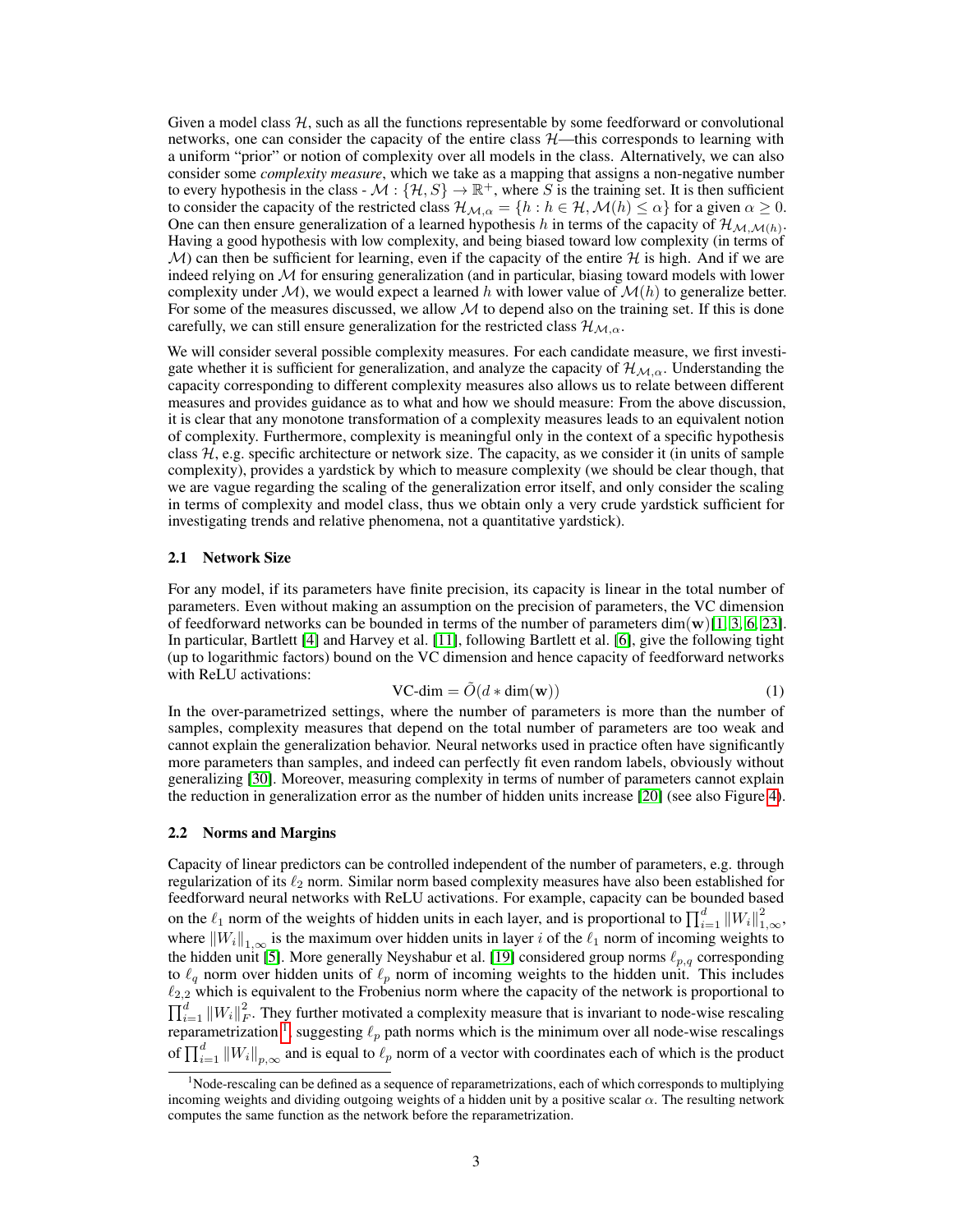of weights along a path from an input node to an output node in the network. While preparing this manuscript, we became aware of parallel work Bartlett et al. [2] that proves generalization bounds with capacity is proportional to  $\prod_{i=1}^d \|W_i\|_2^2 \left(\sum_{j=1}^d \left(\|W_j\|_1 / \|W_j\|_2\right)^{2/3}\right)^3$ .

Capacity control in terms of norm, when using a zero/one loss (i.e. counting errors) requires us in addition to account for scaling of the output of the neural networks, as the loss is insensitive to this scaling but the norm only makes sense in the context of such scaling. For example, dividing all the weights by the same number will scale down the output of the network but does not change the  $0/1$ loss, and hence it is possible to get a network with arbitrary small norm and the same  $0/1$  loss. Using a scale sensitive losses, such as the cross entropy loss, does address this issue (if the outputs are scaled down toward zero, the loss becomes trivially bad), and one can obtain generalization guarantees in terms of norm and the cross entropy loss.

However, we should be careful when comparing the norms of different models learned by minimizing the cross entropy loss, in particular when the training error goes to zero. When the training error goes to zero, in order to push the cross entropy loss (or any other positive loss that diminish at infinity) to zero, the outputs of the network must go to infinity, and thus the norm of the weights (under any norm) should also go to infinity. This means that minimizing the cross entropy loss will drive the norm toward infinity. In practice, the search is terminated at some finite time, resulting in large, but finite norm. But the value of this norm is mostly an indication of how far the optimization is allowed to progress—using a stricter stopping criteria (or higher allowed number of iterations) would yield higher norm. In particular, comparing the norms of models found using different optimization approaches is meaningless, as they would all go toward infinity.

Instead, to meaningfully compare norms of the network, we should explicitly take into account the scaling of the outputs of the network. One way this can be done, when the training error is indeed zero, is to consider the "margin" of the predictions in addition to the norms of the parameters. We refer to the margin for a single data point x as the difference between the score of the correct label and the maximum score of other labels, i.e.

$$
f_{\mathbf{w}}(\mathbf{x})[y_{\text{true}}] - \max_{y \neq y_{\text{true}}} f_{\mathbf{w}}(\mathbf{x})[y]
$$
 (2)

In order to measure scale over an entire training set, one simple approach is to consider the "hard margin", which is the minimum margin among all training points. However, this definition is very sensitive to extreme points as well as to the size of the training set. We consider instead a more robust notion that allows a small portion of data points to violate the margin. For a given training set and small value  $\epsilon > 0$ , we define the margin  $\gamma_{\text{margin}}$  as the lowest value of  $\gamma$  such that  $\lceil \epsilon m \rceil$  data point have margin lower than  $\gamma$  where m is the size of the training set. We found empirically that the qualitative and relative nature of our empirical results is almost unaffected by reasonable choices of  $\epsilon$ (e.g. between 0.001 and 0.1).

The measures we investigate in this work and their corresponding capacity bounds are as follows  $2$ :

- $\ell_2$  norm with capacity proportional to  $\frac{1}{\gamma_{\text{margin}}^2} \prod_{i=1}^d 4 ||W_i||_F^2$  [19].
- $\ell_1$ -path norm with capacity proportional to  $\frac{1}{\gamma_{\text{margin}}^2}$  $\begin{array}{c} \hline \end{array}$ P  $j \in \prod_{k=0}^{d} [h_k]$   $\prod$  $\prod_{i=1}^{d} 2W_i[j_i,j_{i-1}]$  $\begin{array}{c} \hline \end{array}$ 2 [5, 19].
- $\ell_2$ -path norm with capacity proportional to  $\frac{1}{\gamma_{\text{margin}}^2} \sum_{j \in \prod_{k=0}^d [h_k]} \prod_{i=1}^d 4h_i W_i^2[j_i, j_{i-1}]$ .
- spectral norm with capacity proportional to  $\frac{1}{\gamma_{\text{margin}}^2} \prod_{i=1}^d h_i ||W_i||_2^2$ .

where  $\prod_{k=0}^{d} [h_k]$  is the Cartesian product over sets  $[h_k]$ . The above bounds indicate that capacity can be bounded in terms of either  $\ell_2$ -norm or  $\ell_1$ -path norm independent of number of parameters. The

<sup>&</sup>lt;sup>2</sup>We have dropped the term that only depends on the norm of the input. The bounds based on  $\ell_2$ -path norm and spectral norm can be derived directly from the those based on  $\ell_1$ -path norm and  $\ell_2$  norm respectively. Without further conditions on weights, exponential dependence on depth is tight but the  $4<sup>d</sup>$  dependence might be loose [19]. As we discussed at the beginning of this subsection, in parallel work, Bartlett et al. [2] have improved the spectral bound.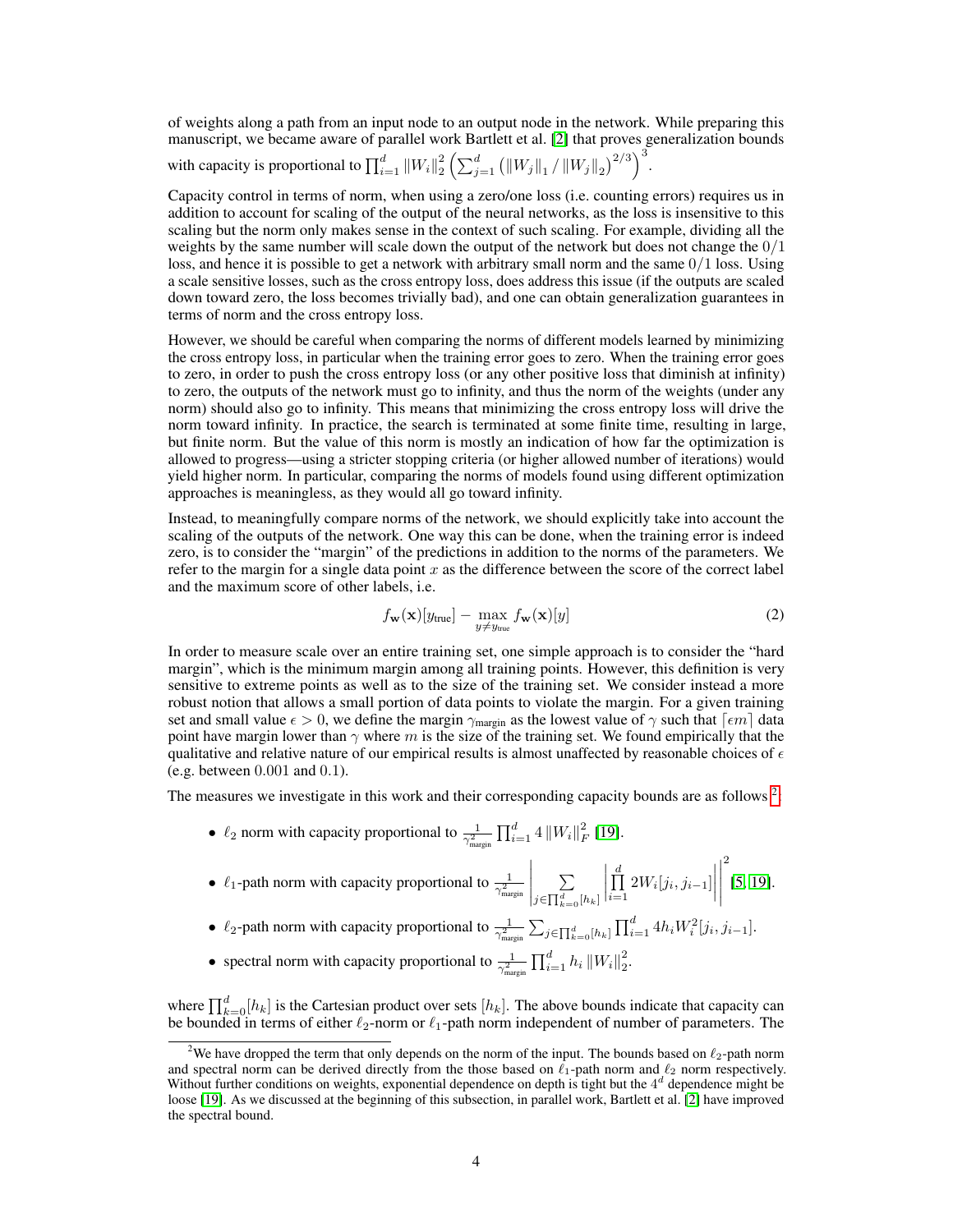

Figure 1: Comparing different complexity measures on a VGG network trained on subsets of CIFAR10 dataset with true (blue line) or random (red line) labels. We plot norm divided by margin to avoid scaling issues (see Section 2), where for each complexity measure, we drop the terms that only depend on depth or number of hidden units; e.g. for  $\ell_2$ -path norm we plot  $\gamma_{\text{margin}}^{-2} \sum_{j \in \prod_{k=0}^d [h_k]} \prod_{i=1}^d W_i^2[j_i, j_{i-1}].$ We also set the margin over training set S to be  $5<sup>th</sup>$ -percentile of the margins of the data points in S, i.e. Prc<sub>5</sub>  $\{f_{\mathbf{w}}(x_i)[y_i] - \max_{y \neq y_i} f_{\mathbf{w}}(\mathbf{x})[y]](x_i, y_i) \in S\}$ . In all experiments, the training error of the learned network is zero. The plots indicate that these measures can explain the generalization as the complexity of model learned with random labels is always higher than the one learned with true labels. Moreover, the gap between the complexity of models learned with true and random labels increases as we increase the size of the training set.

 $\ell_2$ -path norm dependence on the number of hidden units in each layer is unavoidable. However, it is not clear if a bound that only depends on the product of spectral norms is possible.

As an initial empirical investigation of the appropriateness of the different complexity measures, we compared the complexity (under each of the above measures) of models trained on true versus random labels. We would expect to see two phenomena: first, the complexity of models trained on true labels should be substantially lower than those trained on random labels, corresponding to their better generalization ability. Second, when training on random labels, we expect capacity to increase almost linearly with the number of training examples, since every extra example requires new capacity in order to fit it's random label. However, when training on true labels we expect the model to capture the true functional dependence between input and output and thus fitting more training examples should only require small increases in the capacity of the network. The results are reported in Figure 1. We indeed observe a gap between the complexity of models learned on real and random labels for all four norms, with the difference in increase in capacity between true and random labels being most pronounced for the  $\ell_2$  norm and  $\ell_2$ -path norm.

Lipschitz Continuity and Robustness The measures/norms we discussed so far also control the Lipschitz constant of the network with respect to its input. Is the capacity control achieved through the bound on the Lipschitz constant? Is bounding the Lipschitz constant alone enough for generalization? In Appendix A, we show that the current bounds using Lipschitz have exponential dependence to the input dimension and therefore the capacity bounds discussed above are not merely a consequence of bounding the Lipschitz constant.

In Section 3 we present further empirical investigations of the appropriateness of these complexity measures to explain other phenomena.

#### 2.3 Sharpness

The notion of sharpness as a generalization measure was recently suggested by Keskar et al. [12] and corresponds to robustness to adversarial perturbations on the parameter space:

$$
\zeta_{\alpha}(\mathbf{w}) = \frac{\max_{|\nu_i| \le \alpha(|\mathbf{w}_i|+1)} \tilde{L}(f_{\mathbf{w}+\nu}) - \tilde{L}(f_{\mathbf{w}})}{1 + \hat{L}(f_{\mathbf{w}})} \simeq \max_{|\nu_i| \le \alpha(|\mathbf{w}_i|+1)} \hat{L}(f_{\mathbf{w}+\nu}) - \hat{L}(f_{\mathbf{w}}), \tag{3}
$$

where the training error  $\hat{L}(f_{\bf w})$  is generally very small in the case of neural networks in practice, so we can simply drop it from the denominator without a significant change in the sharpness value.

As we will explain below, sharpness defined this way does *not* capture the generalization behavior. To see this, we first examine whether sharpness can predict the generalization behavior for networks trained on true vs random labels. In the left plot of Figure 2, we plot the sharpness for networks trained on true vs random labels. While sharpness correctly predicts the generalization behavior for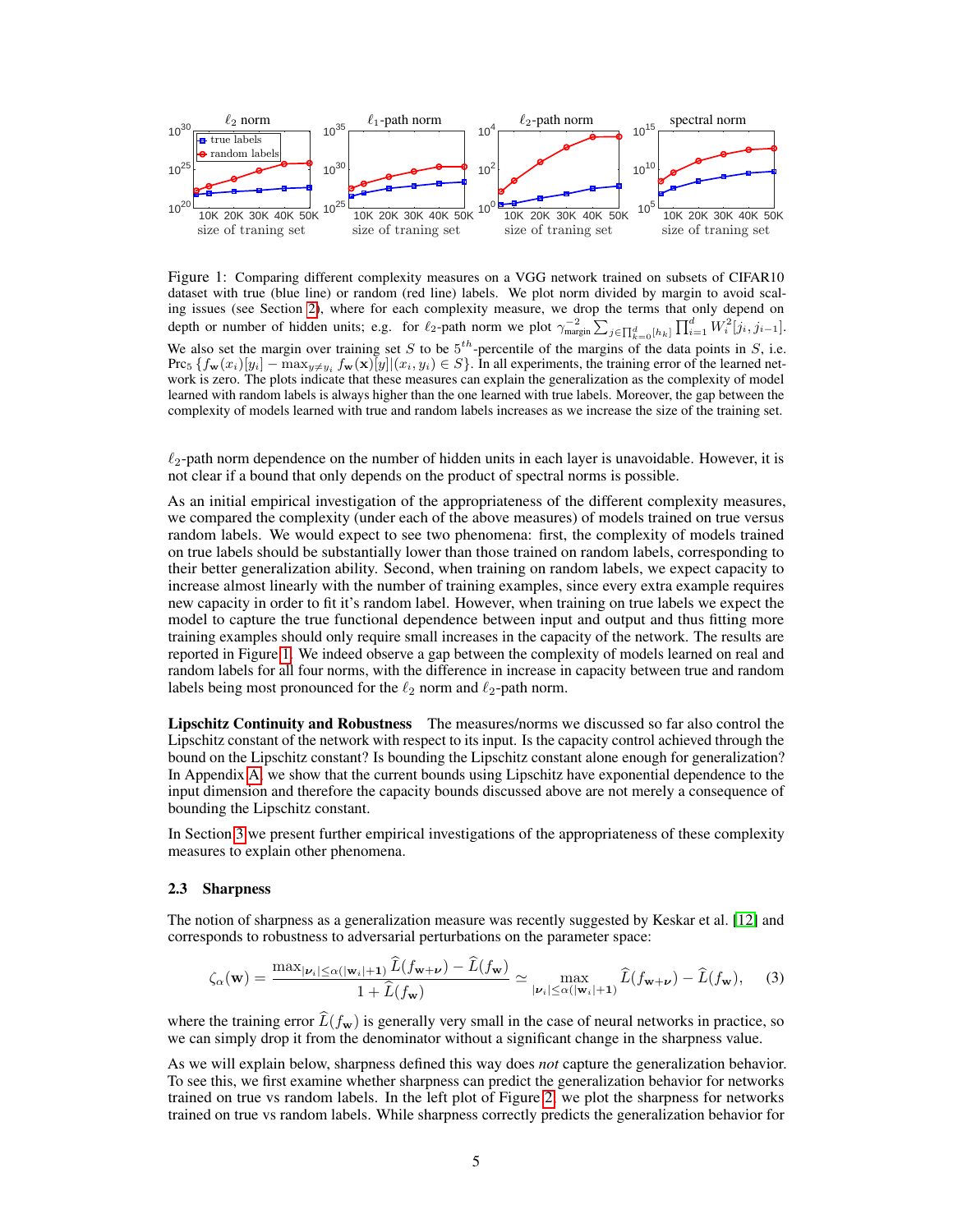

Figure 2: Sharpness and PAC-Bayes measures on a VGG network trained on subsets of CIFAR10 dataset with true or random labels. In the left panel, we plot max sharpness, calculated as suggested by Keskar et al. [12] where the perturbation for parameter  $w_i$  has magnitude  $5.\overline{10}^{-4}(|w_i|+1)$ . The middle and right plots show the relationship between expected sharpness and KL divergence in PAC-Bayes bound for true and random labels respectively. For PAC-Bayes plots, each point in the plot correspond to a choice of  $\alpha$  where the standard deviation of the perturbation for the parameter  $w_i$  is  $\alpha(10 |w_i| + 1)$ . The corresponding KL to each  $\alpha$  is weighted  $\ell_2$ norm where the weight for each parameter is the inverse of the standard deviation of the perturbation.

bigger networks, for networks of smaller size, those trained on random labels have less sharpness than the ones trained on true labels. Furthermore sharpness defined above depends on the scale of w and can be artificially increased or decreased by changing the scale of the parameters. Therefore, sharpness alone is not sufficient to control the capacity of the network.

Instead, we advocate viewing a related notion of expected sharpness in the context of the PAC-Bayesian framework. Viewed this way, it becomes clear that sharpness controls only one of two relevant terms, and must be balanced with some other measure such as norm. Together, sharpness and norm do provide capacity control and can explain many of the observed phenomena. This connection between sharpness and the PAC-Bayes framework was also recently noted by Dziugaite and Roy [8].

The PAC-Bayesian framework [16, 17] provides guarantees on the expected error of a randomized predictor (hypothesis), drawn form a distribution denoted  $Q$  and sometimes referred to as a "posterior" (although it need *not* be the Bayesian posterior), that depends on the training data. Let  $f_w$  be any predictor (not necessarily a neural network) learned from training data. We consider a distribution Q over predictors with weights of the form  $w + \nu$ , where w is a single predictor learned from the training set, and  $\nu$  is a random variable. Then, given a "prior" distribution P over the hypothesis that is independent of the training data, with probability at least  $1 - \delta$  over the draw of the training data, the expected error of  $f_{w+\nu}$  can be bounded as follows [15]:

$$
\mathbb{E}_{\nu}[L(f_{\mathbf{w}+\nu})] \leq \mathbb{E}_{\nu}[\widehat{L}(f_{\mathbf{w}+\nu})] + 4\sqrt{\frac{(KL(\mathbf{w}+\nu||P)+\ln\frac{2m}{\delta})}{m}} \tag{4}
$$

Substituting  $\mathbb{E}_{\nu}[\widehat{L}(f_{\mathbf{w}+\nu})]$  with  $\widehat{L}(f_{\mathbf{w}}) + \left(\mathbb{E}_{\nu}[\widehat{L}(f_{\mathbf{w}+\nu})] - \widehat{L}(f_{\mathbf{w}})\right)$  we can see that the PAC-Bayes bound depends on two quantities - i) the expected sharpness and ii) the Kullback Leibler (KL) divergence to the "prior" P. The bound is valid for any distribution measure  $P$ , any perturbation distribution  $\nu$  and any method of choosing w dependent on the training set. A simple way to instantiate the bound is to set P to be a zero mean,  $\sigma^2$  variance Gaussian distribution. Choosing the perturbation  $\nu$  to also be a zero mean spherical Gaussian with variance  $\sigma^2$  in every direction, yields the following guarantee (w.p.  $1 - \delta$  over the training set):

$$
\mathbb{E}_{\nu \sim \mathcal{N}(0,\sigma)^n}[L(f_{\mathbf{w}+\nu})] \leq \widehat{L}(f_{\mathbf{w}}) + \underbrace{\mathbb{E}_{\nu \sim \mathcal{N}(0,\sigma)^n}[\widehat{L}(f_{\mathbf{w}+\nu})] - \widehat{L}(f_{\mathbf{w}})}_{\text{expected sharpness}} + 4\sqrt{\frac{1}{m}\bigg(\frac{\|\mathbf{w}\|_2^2}{2\sigma^2} + \ln\frac{2m}{\delta}\bigg)},\quad(5)
$$

Another interesting approach is to set the variance of the perturbation to each parameter with respect to the magnitude of the parameter. For example if  $\sigma_i = \alpha |w_i| + \beta$ , then the KL term in the above expression changes to  $\sum_i$  $\frac{w_i^2}{2\sigma_i^2}$ . The above generalization guarantees give a clear way to think about capacity control jointly in terms of both the expected sharpness and the norm, and as we discussed earlier indicates that sharpness by itself cannot control the capacity without considering the scaling. In the above generalization bound, norms and sharpness interact in a direct way depending on  $\sigma$ ,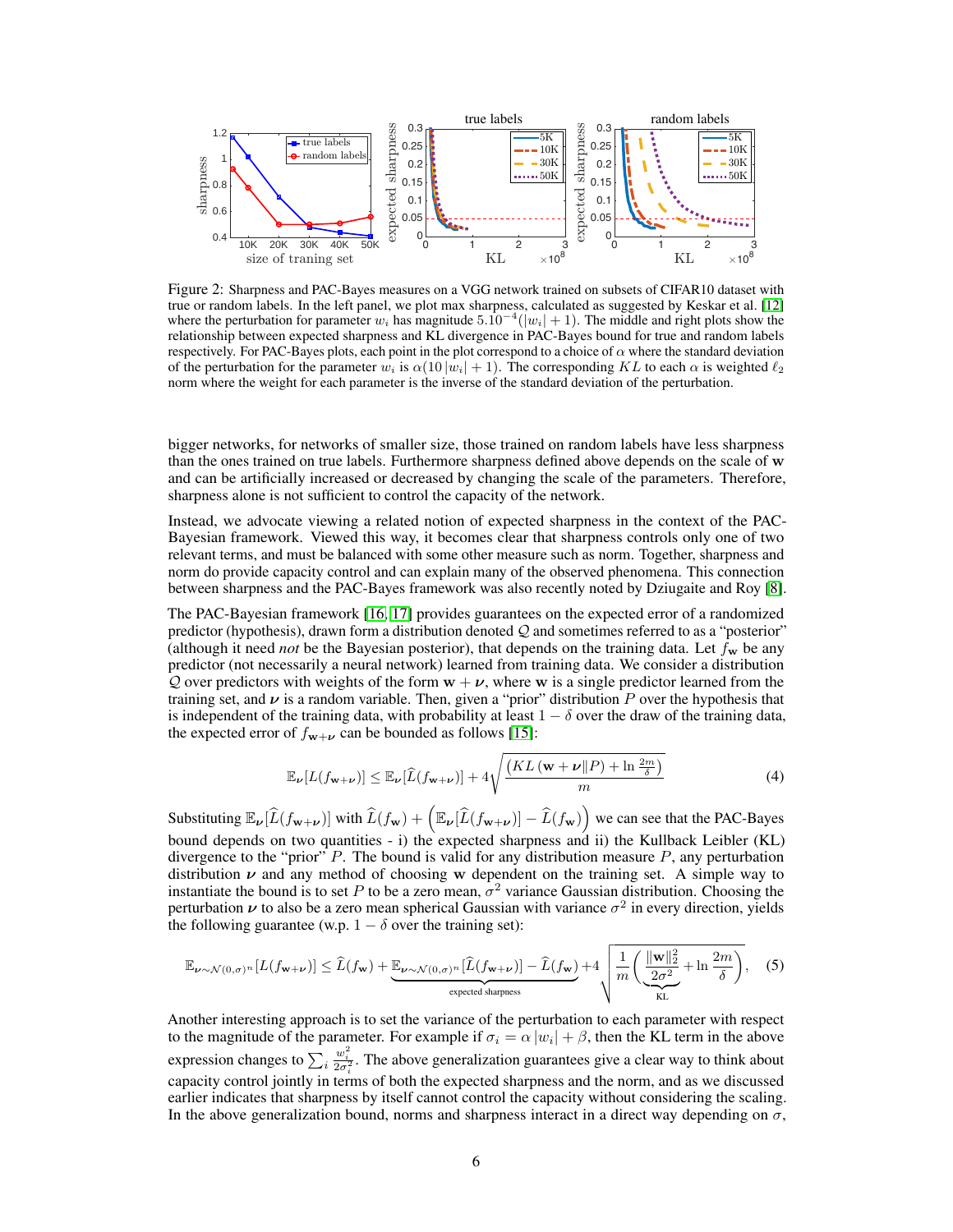

Figure 3: Experiments on global minima with poor generalization. For each experiment, a VGG network is trained on union of a subset of CIFAR10 with size 10000 containing samples with true labels and another subset of CIFAR10 datasets with varying size containing random labels. The learned networks are all global minima for the objective function on the subset with true labels. The left plot indicates the training and test errors based on the size of the set with random labels. The plot in the middle shows change in different measures based on the size of the set with random labels. The plot on the right indicates the relationship between expected sharpness and KL in PAC-bayes for each of the experiments. Measures are calculated as explained in Figures 1 and 2.

as increasing the norm by decreasing  $\sigma$  causes decrease in sharpness and vice versa. It is therefore important to find the right balance between the norm and sharpness by choosing  $\sigma$  appropriately in order to get a reasonable bound on the capacity.

In our experiments we observe that looking at both these measures jointly indeed makes a better predictor for the generalization error. As discussed earlier, Dziugaite and Roy [8] numerically optimize the overall PAC-Bayes generalization bound over a family of multivariate Gaussian distributions (different choices of perturbations and priors). Since the precise way the sharpness and KL-divergence are combined is not tight, certainly not in (5), nor in the more refined bound used by Dziugaite and Roy [8], we prefer shying away from numerically optimizing the balance between sharpness and the KL-divergence. Instead, we propose using bi-criteria plots, where sharpness and KL-divergence are plotted against each other, as we vary the perturbation variance. For example, in the center and right panels of Figure 2 we show such plots for networks trained on true and random labels respectively. We see that although sharpness by itself is not sufficient for explaining generalization in this setting (as we saw in the left panel), the bi-criteria plots are significantly lower for the true labels. Even more so, the change in the bi-criteria plot as we increase the number of samples is significantly larger with random labels, correctly capturing the required increase in capacity. For example, to get a fixed value of expected sharpness such as  $\epsilon = 0.05$ , networks trained with random labels require higher norm compared to those trained with true labels. This behavior is in agreement with our earlier discussion, that sharpness is sensitive to scaling of the parameters and is not a capacity control measure as it can be artificially changed by scaling the network. However, combined with the norm, sharpness does seem to provide a capacity measure.

# 3 Empirical Investigation

In this section we investigate the ability of the discussed measures to explain the the generalization phenomenon discussed in the Introduction. We already saw in Figures 1 and 2 that these measures capture the difference in generalization behavior of models trained on true or random labels, including the increase in capacity as the sample size increases, and the difference in this increase between true and random labels.

**Different Global Minima** Given different global minima of the training loss on the same training set and with the same model class, can these measures indicate which model is going to generalize better? In order to verify this property, we can calculate each measure on several different global minima and see if lower values of the measure imply lower generalization error. In order to find different global minima for the training loss, we design an experiment where we force the optimization methods to converge to different global minima with varying generalization abilities by forming a confusion set that includes samples with random labels. The optimization is done on the loss that includes examples from both the confusion set and the training set. Since deep learning models have very high capacity, the optimization over the union of confusion set and training set generally leads to a point with zero error over both confusion and training sets which thus is a global minima for the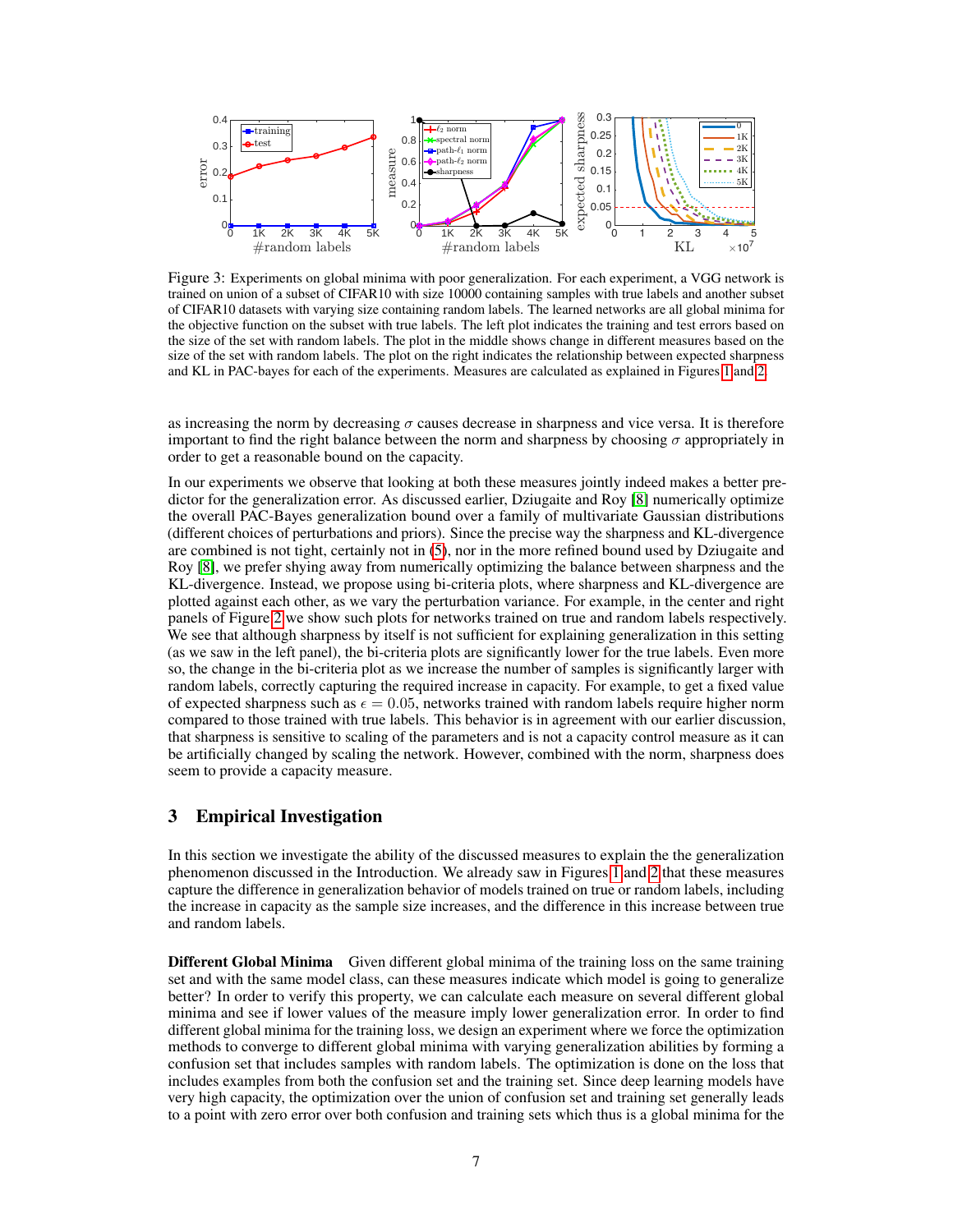

Figure 4: The generalization of two layer perceptron trained on MNIST with varying number of hidden units. The left plot indicates the training and test errors. The test error decreases as the size increases. The middle plot shows measures for each of the trained networks. The plot on the right indicates the relationship between sharpness and KL in PAC-Bayes for each experiment. Measures are calculated as explained in Figures 1 and 2.

training set. We randomly select a subset of CIFAR10 dataset with 10000 data points as the training set and our goal is to find networks that have zero error on this set but different generalization abilities on the test set. In order to do that, we train networks on the union of the training set with fixed size 10000 and confusion sets with varying sizes that consists of CIFAR10 samples with random labels; and we evaluate the learned model on an independent test set. The trained network achieves zero training error but as shown in Figure 3, the test error of the model increases with increasing size of the confusion set. The middle panel of this Figure suggests that the norm of the learned networks can indeed be predictive of their generalization behavior. However, we again observe that sharpness has a poor behavior in these experiments. The right panel of this figure also suggests that PAC-Bayes measure of joint sharpness and KL divergence, has better behavior - for a fixed expected sharpness, networks that have higher generalization error, have higher norms.

**Increasing Network Size** We also repeat the experiments conducted by Neyshabur et al. [20] where a fully connected feedforward network is trained on MNIST dataset with varying number of hidden units and we check the values of different complexity measures on each of the learned networks. The left panel in Figure 4 shows the training and test error for this experiment. While 32 hidden units are enough to fit the training data, we observe that networks with more hidden units generalize better. Since the optimization is done without any explicit regularization, the only possible explanation for this phenomenon is the implicit regularization by the optimization algorithm. Therefore, we expect a sensible complexity measure to decrease beyond 32 hidden units and behave similar to the test error. Different measures are reported for learned networks. The middle panel suggest that all margin/norm based complexity measures decrease for larger networks up to 128 hidden units. For networks with more hidden units,  $\ell_2$  norm and  $\ell_1$ -path norm increase with the size of the network. The middle panel suggest that  $\ell_2$ -path norm and spectral norm can provide some explanation for this phenomenon. However, as we discussed in Section 2, the actual complexity measure based on  $\ell_2$ -path norm and spectral norm also depends on the number of hidden units and taking this into account indicates that these measures cannot explain this phenomenon. In Appendix A, we discuss another complexity measure that also depends the spectral norm through Lipschitz continuity or robustness argument. Even though this bound is very loose (exponential in input dimension), it is monotonic with respect to the spectral norm that is reported in the plots. The right panel shows that the joint PAC-Bayes measure decrease for larger networks up to size 128 but fails to explain this generalization behavior for larger networks. This suggests that the measures looked so far are not sufficient to explain all the generalization phenomenon observed in neural networks.

## 4 Conclusion

Learning with deep neural networks displays good generalization behavior in practice, a phenomenon that remains largely unexplained. In this paper we discussed different candidate complexity measures that might explain generalization in neural networks. We outline a concrete methodology for investigating such measures, and report on experiments studying how well the measures explain different phenomena. While there is no clear choice yet, some combination of expected sharpness and norms do seem to capture much of the generalization behavior of neural networks. A major issue still left unresolved is how the choice of optimization algorithm biases such complexity to be low, and what is the precise relationship between optimization and implicit regularization.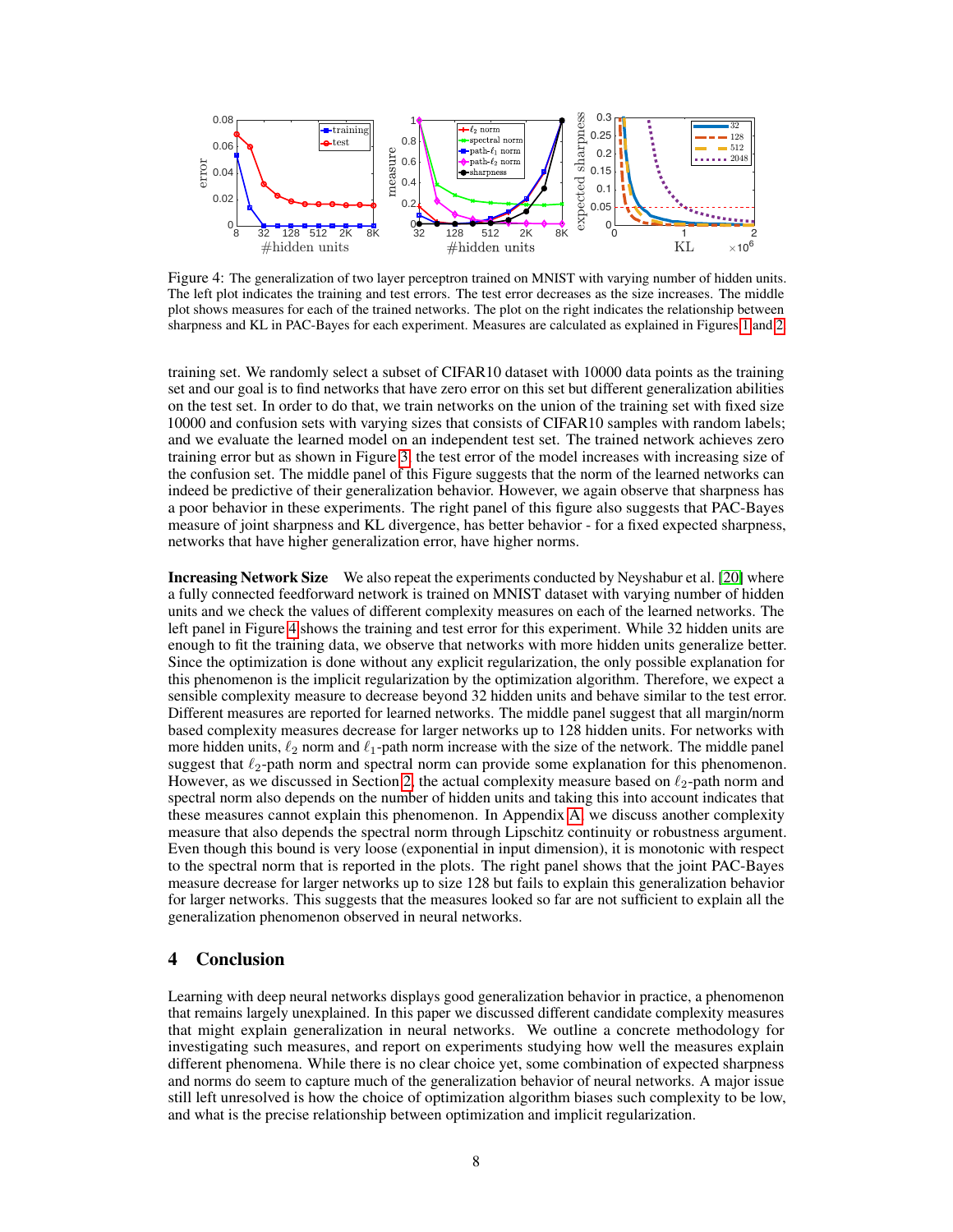## References

- [1] M. Anthony and P. L. Bartlett. *Neural network learning: Theoretical foundations*. cambridge university press, 2009.
- [2] P. Bartlett, D. J. Foster, and M. Telgarsky. Spectrally-normalized margin bounds for neural networks. *arXiv preprint arXiv:1706.08498*, 2017.
- [3] P. L. Bartlett. The sample complexity of pattern classification with neural networks: the size of the weights is more important than the size of the network. *IEEE transactions on Information Theory*, 44(2):525–536, 1998.
- [4] P. L. Bartlett. The impact of the nonlinearity on the VC-dimension of a deep network. *Preprint*, 2017.
- [5] P. L. Bartlett and S. Mendelson. Rademacher and gaussian complexities: Risk bounds and structural results. *Journal of Machine Learning Research*, 3(Nov):463–482, 2002.
- [6] P. L. Bartlett, V. Maiorov, and R. Meir. Almost linear vc dimension bounds for piecewise polynomial networks. *Neural computation*, 10(8):2159–2173, 1998.
- [7] P. Chaudhari, A. Choromanska, S. Soatto, and Y. LeCun. Entropy-sgd: Biasing gradient descent into wide valleys. *arXiv preprint arXiv:1611.01838*, 2016.
- [8] G. K. Dziugaite and D. M. Roy. Computing nonvacuous generalization bounds for deep (stochastic) neural networks with many more parameters than training data. *arXiv preprint arXiv:1703.11008*, 2017.
- [9] T. Evgeniou, M. Pontil, and T. Poggio. Regularization networks and support vector machines. *Advances in computational mathematics*, 13(1):1–50, 2000.
- [10] M. Hardt, B. Recht, and Y. Singer. Train faster, generalize better: Stability of stochastic gradient descent. In *ICML*, 2016.
- [11] N. Harvey, C. Liaw, and A. Mehrabian. Nearly-tight vc-dimension bounds for piecewise linear neural networks. *arXiv preprint arXiv:1703.02930*, 2017.
- [12] N. S. Keskar, D. Mudigere, J. Nocedal, M. Smelyanskiy, and P. T. P. Tang. On large-batch training for deep learning: Generalization gap and sharp minima. *arXiv preprint arXiv:1609.04836*, 2016.
- [13] J. Langford and R. Caruana. (not) bounding the true error. In *Proceedings of the 14th International Conference on Neural Information Processing Systems: Natural and Synthetic*, pages 809–816. MIT Press, 2001.
- [14] U. v. Luxburg and O. Bousquet. Distance-based classification with lipschitz functions. *Journal of Machine Learning Research*, 5(Jun):669–695, 2004.
- [15] D. McAllester. Simplified pac-bayesian margin bounds. *Lecture notes in computer science*, pages 203–215, 2003.
- [16] D. A. McAllester. Some PAC-Bayesian theorems. In *Proceedings of the eleventh annual conference on Computational learning theory*, pages 230–234. ACM, 1998.
- [17] D. A. McAllester. PAC-Bayesian model averaging. In *Proceedings of the twelfth annual conference on Computational learning theory*, pages 164–170. ACM, 1999.
- [18] B. Neyshabur, R. Salakhutdinov, and N. Srebro. Path-SGD: Path-normalized optimization in deep neural networks. In *Advanced in Neural Information Processsing Systems (NIPS)*, 2015.
- [19] B. Neyshabur, R. Tomioka, and N. Srebro. Norm-based capacity control in neural networks. In *Proceeding of the 28th Conference on Learning Theory (COLT)*, 2015.
- [20] B. Neyshabur, R. Tomioka, and N. Srebro. In search of the real inductive bias: On the role of implicit regularization in deep learning. *Proceeding of the International Conference on Learning Representations workshop track*, 2015.